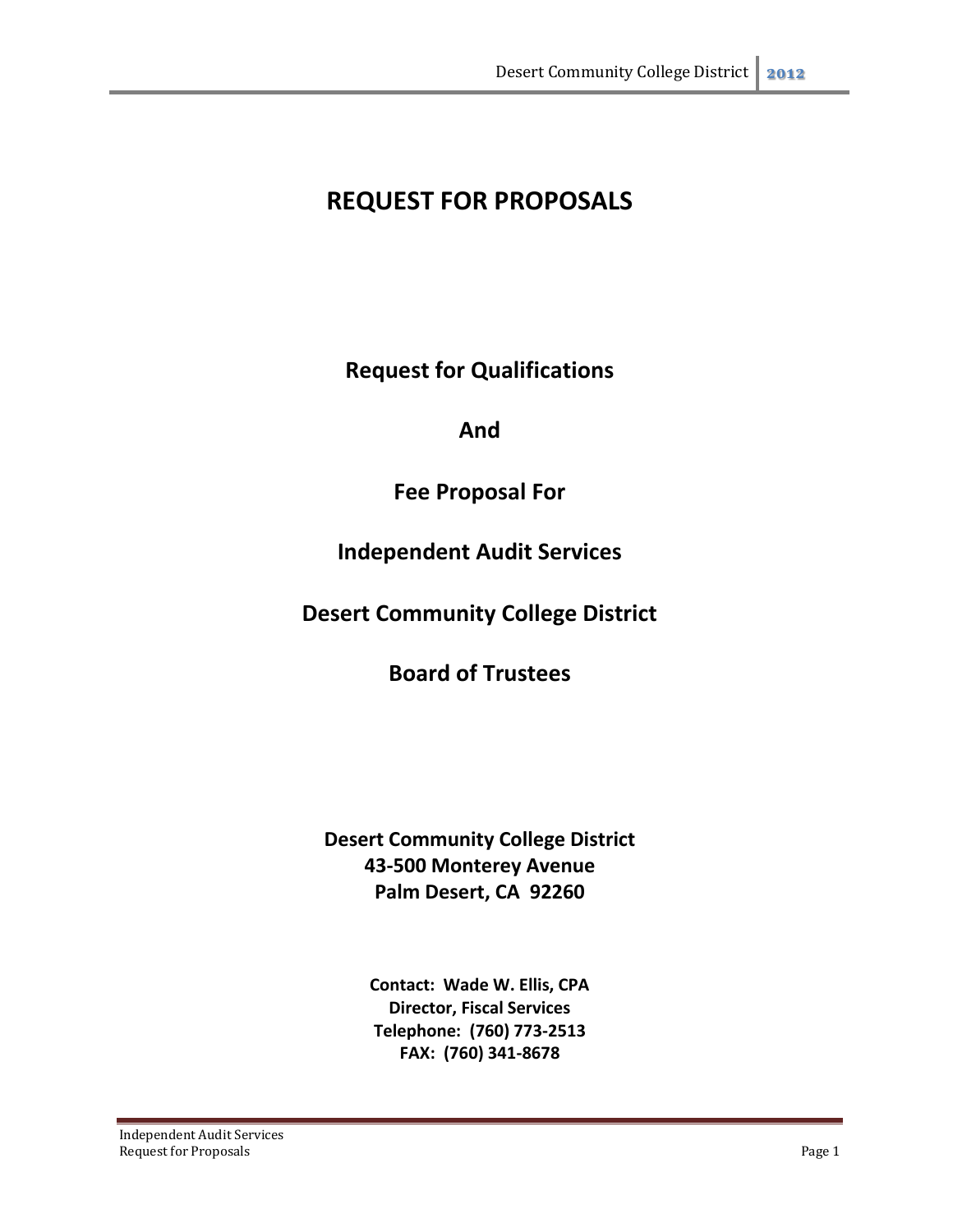# **Table of Contents**

# **Request for Proposals**

# **Description Page Number**

| Request for Qualifications and Fee Proposals                                           | 3  |
|----------------------------------------------------------------------------------------|----|
| Part I – Annual Financial Audit                                                        | 5  |
| Part II – Audit for Proposition 39, General Obligation Bonds<br><b>Financial Audit</b> | 8  |
| Part III - Audit for Proposition 39, General Obligation Bonds<br>Performance Audit     | 10 |
| Part IV - Auxiliary Services Audit                                                     | 12 |
| Part V - Responses to the RFP                                                          | 14 |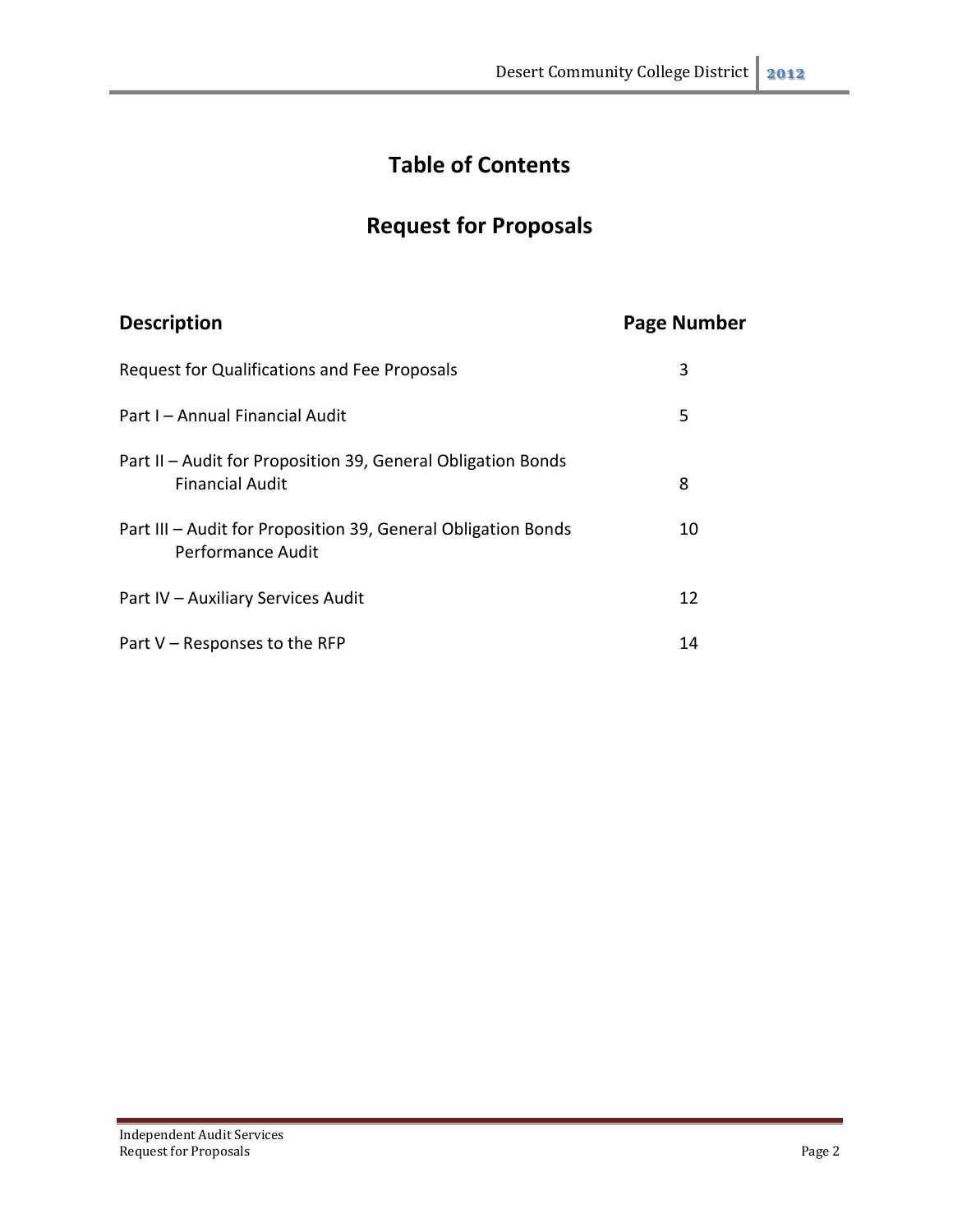#### **DESERT COMMUNITY COLLEGE DISTRICT BOARD OF TRUSTEES REQUEST FOR QUALIFICATIONS AND FEE PROPOSALS ("RFP") INDEPENDENT AUDIT SERVICES**

#### 1. **PURPOSE**

This Request for Proposal (RFP), on behalf of the Board of Trustees, is for contracting with an independent auditor to perform the audits for the District for fiscal years ending June 30, 2012, June 30, 2013, and June 30, 2014. The audits shall consist of an annual financial audit, a Proposition 39 General Obligation Bonds Financial Audit, a Proposition 39 General Obligation Bonds Performance Audit *and* an Auxiliary Services Audit.

All financial statements from 2010-11 can be found on our website at [www.collegeofthedeesrt.edu,](http://www.collegeofthedeesrt.edu/) under Faculty and Staff; Fiscal Services; Budget/Audit.

The Board's intent is to enter into a contract with one or more Certified Public Accounting Firms (CPA) firms for a period of three years, subject to satisfactory performance, with potential one-year extensions for two additional years, at the option of the Board. The CPA firm must have at least two (2) years of recent California community college audit experience and have contracts currently with at least two California Community College Districts.

The Board may award to one firm to perform all four audits: an annual financial audit, a Proposition 39 General Obligation Bonds Financial Audit, a Proposition 39 General Obligation Bonds Performance Audit *and* an Auxiliary Services Audit *or* divide the award between two, three or four firms, whichever is in the best interest of the District.

#### 2. **DUE DATE**

Sealed proposals will be received (not postmarked) up to, but not later than 2:00 p.m. on Friday, March 20, 2012. It is expected that the Board will be asked to take action on this item at the April, 2012 Board of Trustees meeting. All proposals become property of the District and are considered an irrevocable offer for thirty (30) days following the scheduled date of the award.

Proposals should be delivered to the office of: **Mr. Wade W. Ellis, CPA**

**Director, Fiscal Services RFP Audit Services Desert Community College District**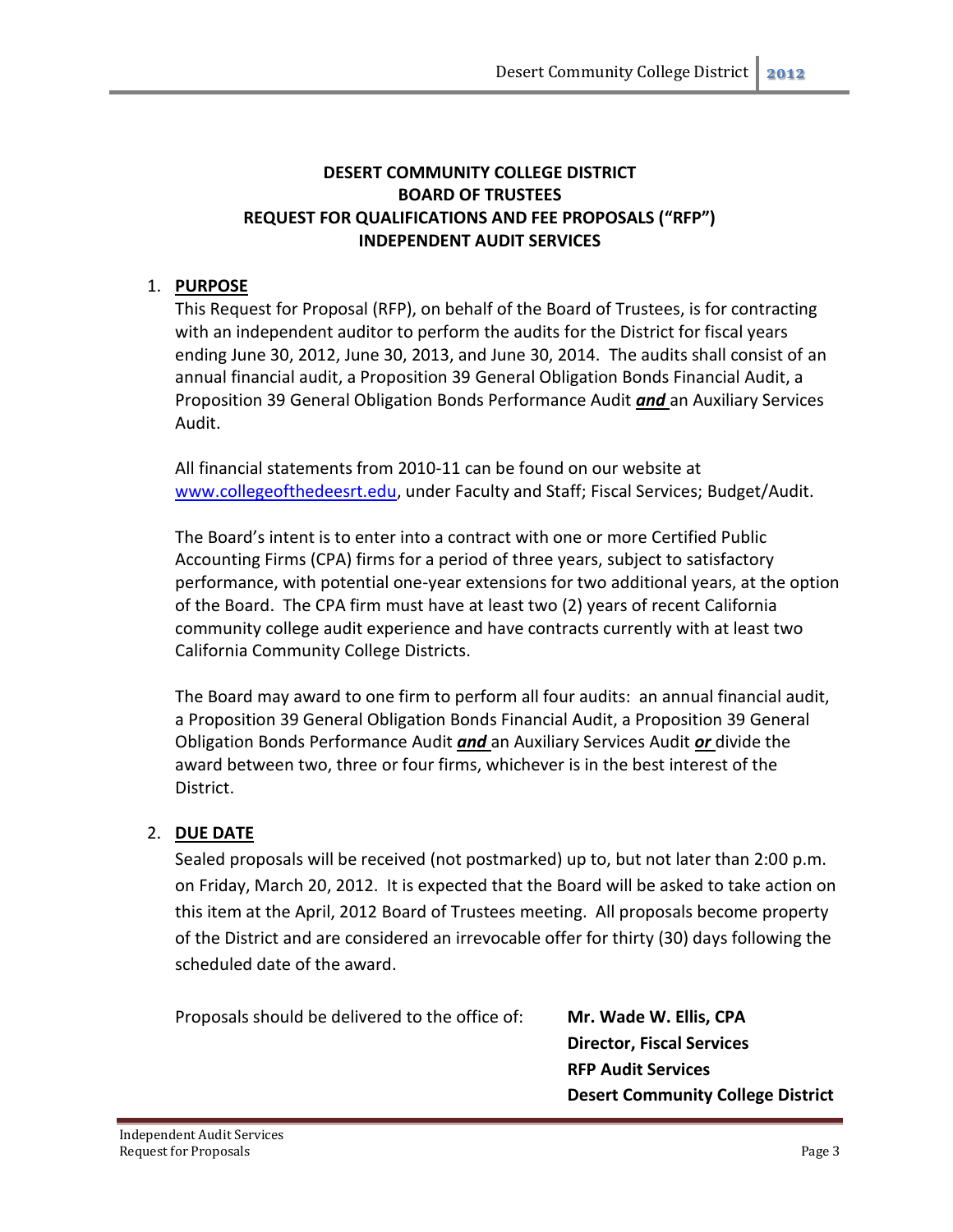**43-500 Monterey Avenue Palm Desert, CA 92260**

Any questions must be directed in writing to Wade Ellis, CPA at [wellis@collegeofthedesert.edu](mailto:wellis@collegeofthedesert.edu) .

Proposals must be sealed with the envelopes clearly marked in the lower left-hand corner **"Sealed Proposal Independent Auditor – Part I; a separate envelope "Sealed Proposal Independent Auditor – Part II"; a separate envelope "Sealed Proposal Independent Auditor – Part III"; a separate envelope "Sealed Proposal Independent Auditor – Part IV" if proposing on all four.**

Please refer to **"Part V – Responses to the RFP"** for additional information.

Complete and return **one original and 5 copies for EACH AUDIT SERVICE,** e.g. The Financial Audit (one original and five (5) copies, the Proposition 39 General Obligation Bonds Financial Audit (one original and give (5) copies, etc.

This Request for Proposals does not commit the Desert Community College District Board of Trustees to award a contract or to pay any costs incurred in the preparation of any proposal responsive to this request. The Desert Community College District Board of Trustees reserves the right to accept all or part of any proposal, to award one contract or more than one contract, and/or to cancel in part or in its entirety this RFP. The Desert Community College District Board of Trustees further reserves the right to accept the proposal that is considered to be in the best interest of the Desert Community College District. While price is a consideration, Desert Community College District Board of Trustees reserves the right to award a contract on the basis of its overall evaluation.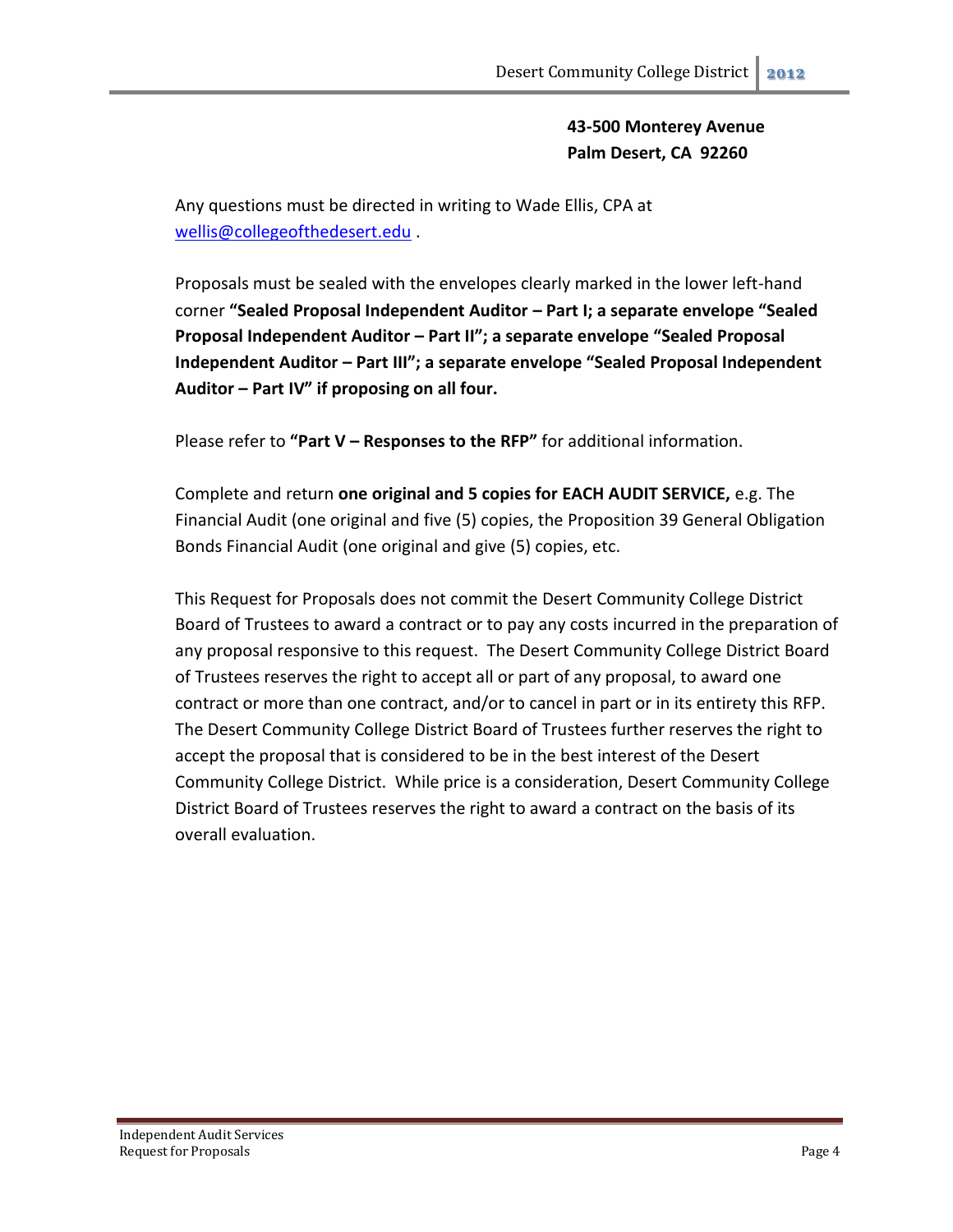#### **PART I – ANNUAL FINANCIAL AUDIT**

#### **Description of the District and Records to be Audited**

- 1. The Desert Community College District operates one college with two instructional off-sites; Eastern Valley Center – Indio and Eastern Valley Center – Mecca/Thermal.
- 2. The selective financial and statistical information related to fiscal year 2010-2011 follows:
	- Credit FTES 8,613
	- Approximate Number of Permanent Employees (FTE): Under 300
	- General Fund Unrestricted Audited Financial Results for Fiscal Year 2010-2011
		- Revenues \$40,085,289
		- Expenditures \$38,159,574
		- Transfers In \$1,589,147
		- Fund Balance \$8,383,183
	- General Fund Unrestricted Budgeted Expenditures for Fiscal Year 2011-2012  $\bullet$  \$38,136,323
- 3. The District utilizes the following funds and account groups:
	- Governmental Funds
		- Unrestricted General Fund
		- Debt Service Fund
		- Capital Projects Fund
		- Child Development Fund
		- Financial Aid Fund
		- Self-Insurance Fund
		- Retiree Benefit Fund
	- Fiduciary Funds
		- **•** Student Representation Fee Trust Fund
		- Associated Students Trust Fund
		- **•** Student Body Fund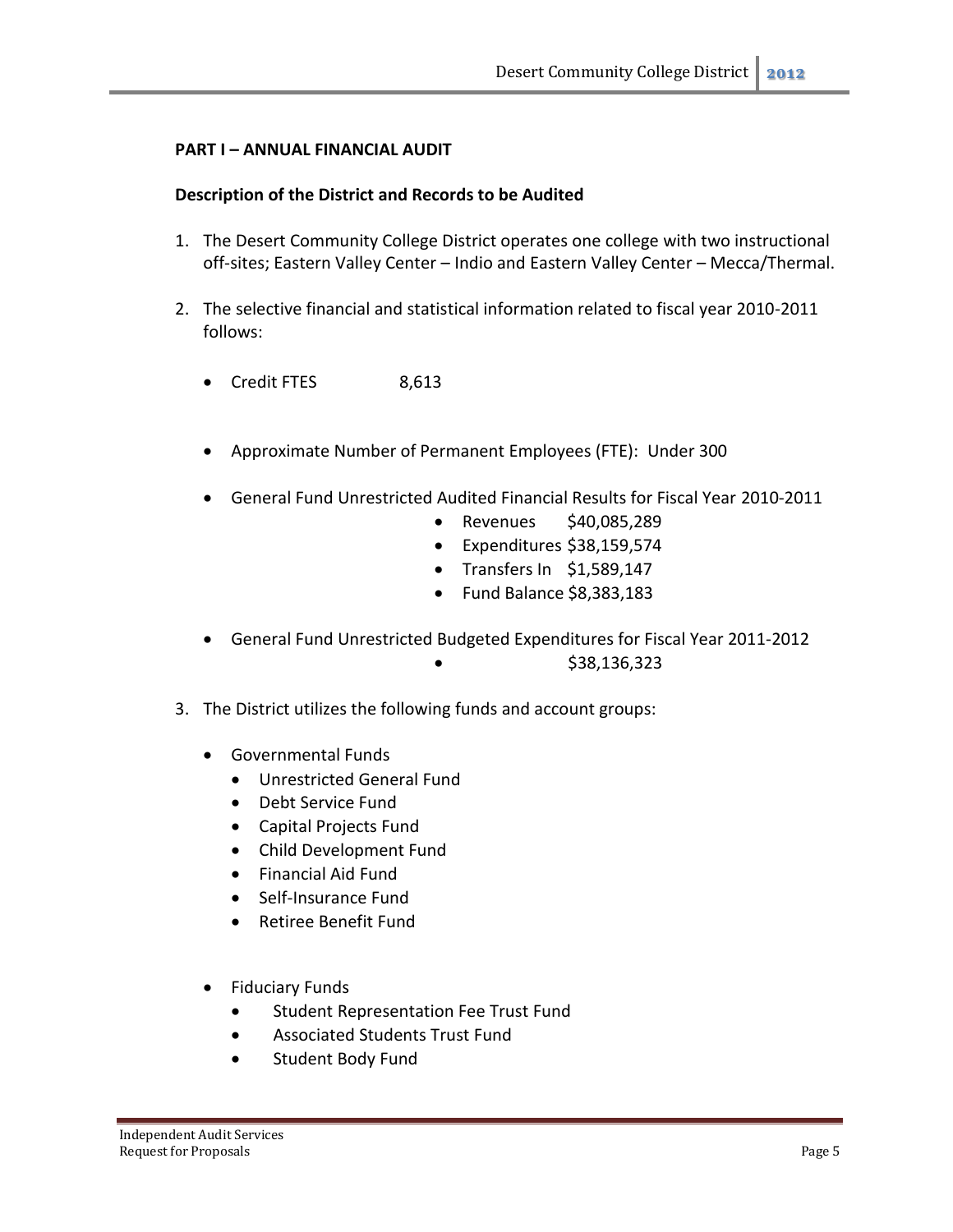- Account Groups
	- General Fixed Assets
	- General Long-Term Debt
- 4. The accounting policies of the District are in conformity with general accepted accounting principles related to government units and California Community College Districts. Revenues are recognized in the accounting period in which they become both measurable and available to finance expenditures of the current fiscal period. Expenditures are recognized in the accounting period in which the liability is incurred, except for interest on long-term debt, which is recognized when due.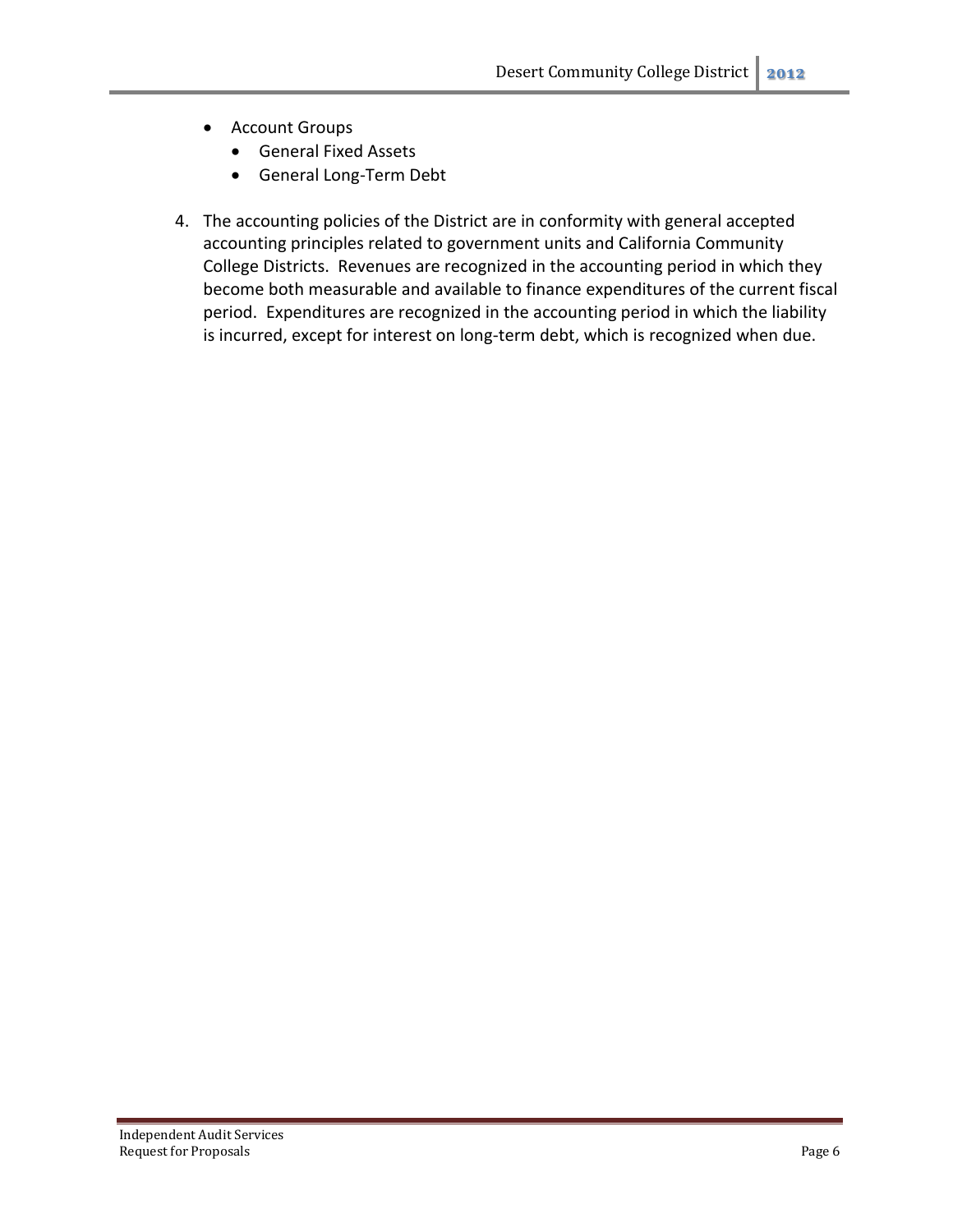#### **Nature of Services Required**

- 1. Scope of the Work to be Performed:
	- a. Audit of the balance sheets and statements of changes in fund balance for all funds and account groups of the District.
	- b. Issue opinion on District-wide financial statements in compliance with GASB statements #34 and #35.
- 2. Auditing Standards to be followed:

The audit shall be conducted in accordance with generally accepted auditing standards, Governmental Auditing Standards issued by the Comptroller General of the United States and the provisions of Office of Management and Budget Circular A-133, "Audits of State and Local Governments" which involves obtaining an understanding of the internal control structure, including the control environment, the accounting system, and the control procedures established by management.

3. Exit Conference Requirements:

The District will require an audit exit conference with the Vice President of Business Affairs, and other staff as appropriate. The auditing firm will also provide progress reports to the Director, Fiscal Services, while the audit is progressing.

The District will expect the auditing firms to provide a presentation to the Board of Trustees on the audit process and findings when the report is presented to them.

4. Reports Required:

Fifteen (15) copies of each audit report are required (Financial Part I).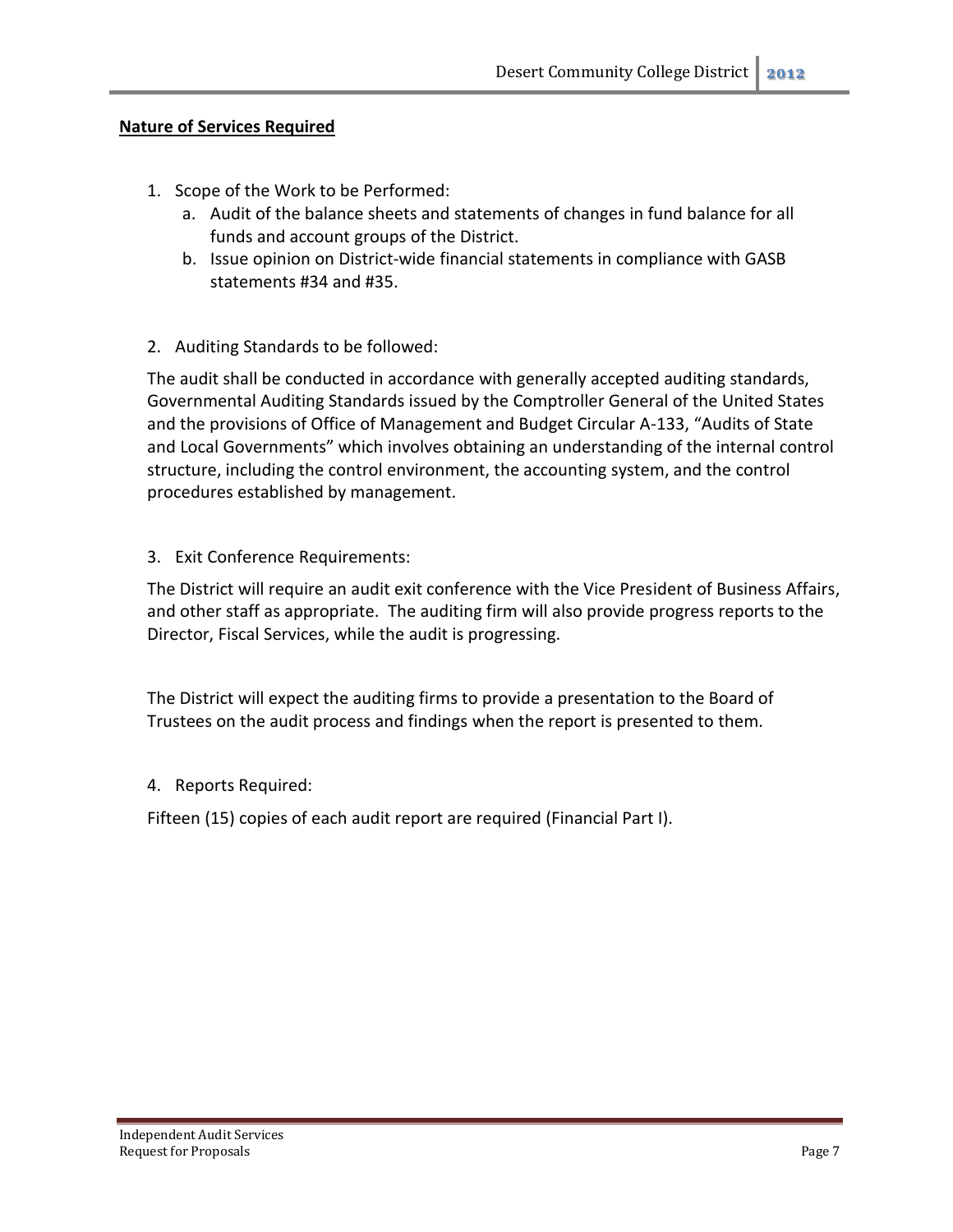#### **PART II – AUDIT FOR PROPOSAL 39, GENERAL OBLIGATION BONDS FINANCIAL AUDIT**

#### **Description of Measure B Bond Fund To Be Audited:**

Proposition 39, Education Code Section 15272 and Government Code 53411, relating to school bonds, requires that an annual comprehensive financial and performance audit be conducted of all bond funds, books, and accounts under the jurisdiction and control of the District.

On March 2, 2004 the electorate within the District's geographic boundaries approved a general obligation bond known as Measure B. The value of the Bond is for \$346.5 million dollars. The bond proceeds will be utilized by the District to plan, design and construct a number of projects, primarily in the areas of infrastructure development, building renovations and new building construction.

All bonds have been issued.

#### **Nature of Services Required**

- 1. Scope of the Work to be Performed:
	- A. Audit of the balance sheets and statement of changes in fund balance for the District's Measure B fund.
	- B. Verification that expenditures were used for the purpose identified in the election language.
	- C. Additional elements developed in consultation with the auditor.
- 2. Auditing Standards to be Followed:

The bond auditor shall consider provisions of the California Community College Budget and Accounting Manual and other such publications relating to Proposition 39 and community college accounting procedures in effect during the period under audit.

This examination shall be made in accordance with generally accepted auditing standards and shall include such tests of the accounting records and such other auditor procedures as the auditor consider necessary.

3. Exit Conference Requirements:

The District will require an audit exit conference with the Director of Fiscal Services, and other staff as appropriate. The auditing firm will also provide progress reports to the Director of Fiscal Services, while the audit is progressing.

The District will expect the auditing firms to provide a presentation to the Board of Trustees and the District's Bond Oversight Committee on the audit process and findings when the report is presented to them.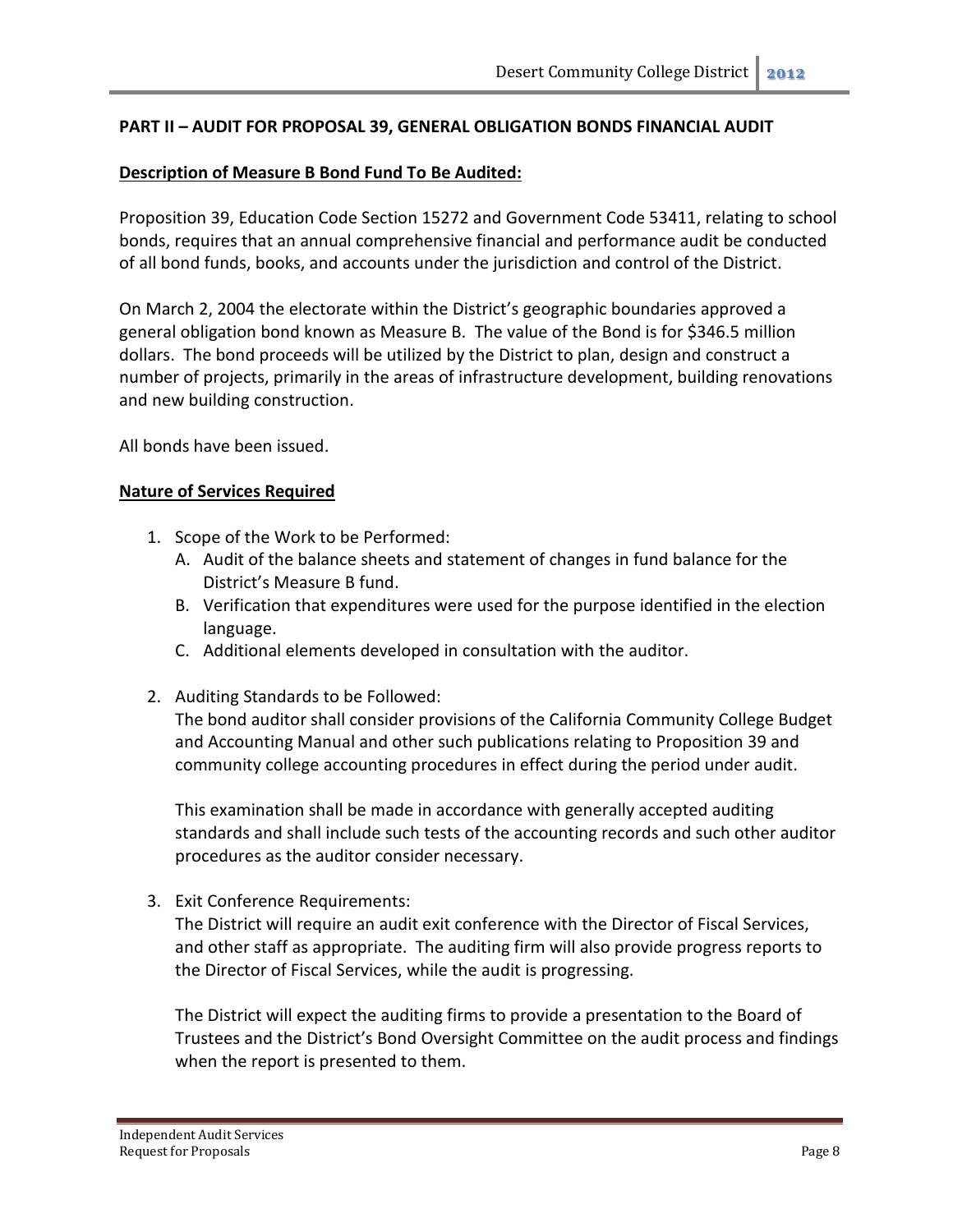### 4. Reports Required

Fifteen (15) copies of each audit report are required (Bond Fund Audit, Part II).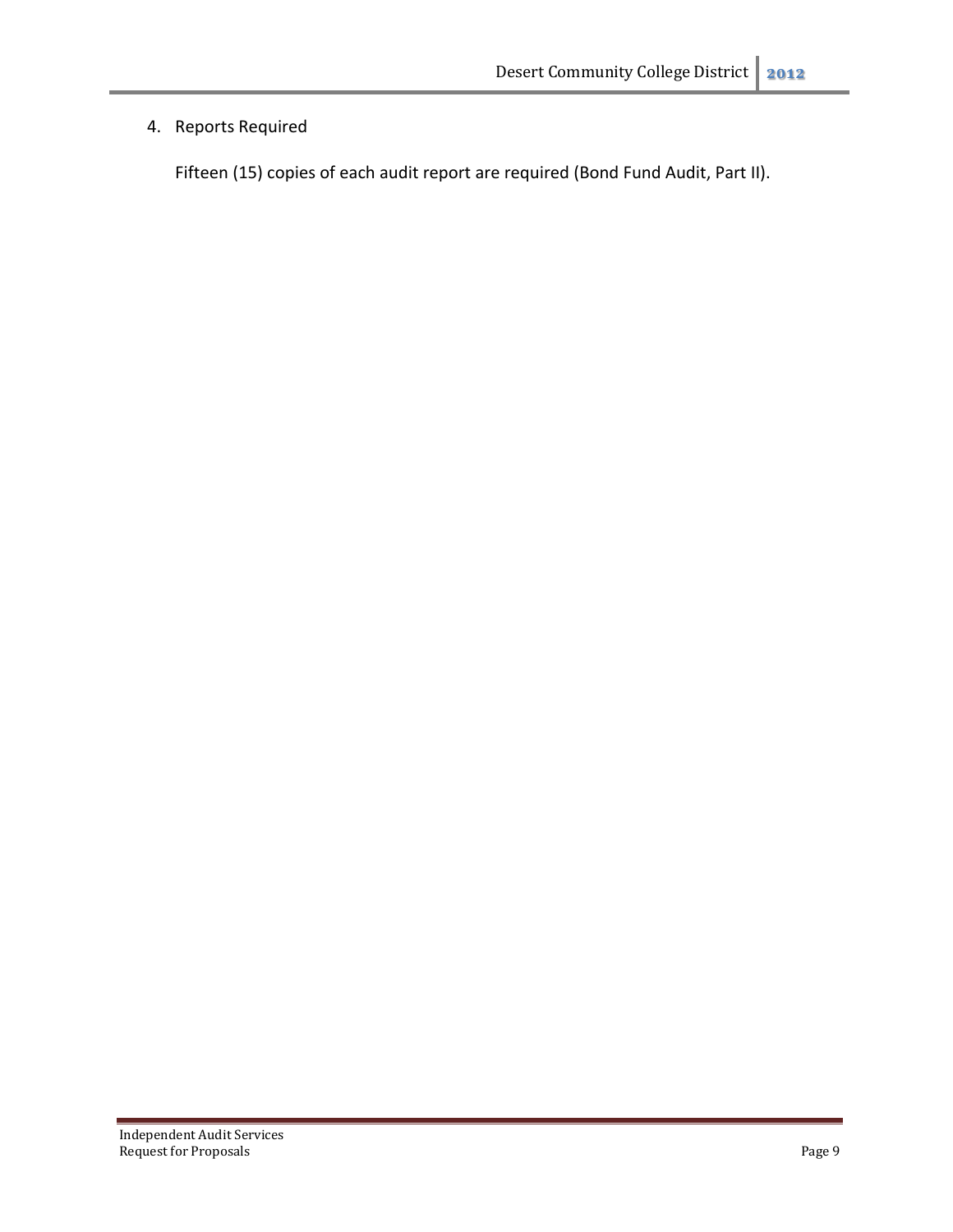#### **PART III – AUDIT FOR PROPOSAL 39, GENERAL OBLIGATION BONDS PERFORMANCE AUDIT**

#### **Description of Measure B Bond Performance Audit:**

On March 2, 2004, \$346.5 million in general obligation bonds were authorized by an election held within the District under Proposition 39/Measure B. These bonds are issued in multiple series as general obligations of the District. A Citizen's Oversight Committee was appointed in April 2004 to comply with the California Constitution and Education Code. The purpose of the Committee is to inform the public at least annually regarding the appropriate use of the bond proceeds. California Constitution, Article 13A, Section 1(b)(3)(c) requires an annual performance audit be conducted to ensure that funds have been expended only on the specific projects publicized by the District.

#### **Nature of Services Required:**

- 1. Scope of work to be performed:
	- a. Document the expenditures charged to the Desert Community College District (the "District") General Obligation Bond Building Fund (the "Bond Fund") established for the bonds and net bond proceeds deposited into the Bond Fund.
	- b. Determine whether expenditures from July 1, 2011 through June 30, 2012 charged to the Bond fund have been made in accordance with the bond project authorization approved by the voters through the approval of Measure B in March 2004 ("Bond Projects").
	- c. Note any discrepancies or system weaknesses and provide recommendations for improvement.
	- d. Provide the District Board and the Measure B Citizens' Oversight Committee with a performance audit as required under the requirements of the California Constitution and Proposition 39.
- 2. Auditing Standards to be Followed:

The Bond auditor shall consider provisions of the California Community College Budget and Accounting Manual and other such publications relating to Proposition 39 and community college accounting procedures in effect during the period under audit.

The examination shall be made in accordance with generally accepted auditing standards and shall include such tests of the accounting records and such other auditor procedures as the auditor consider necessary.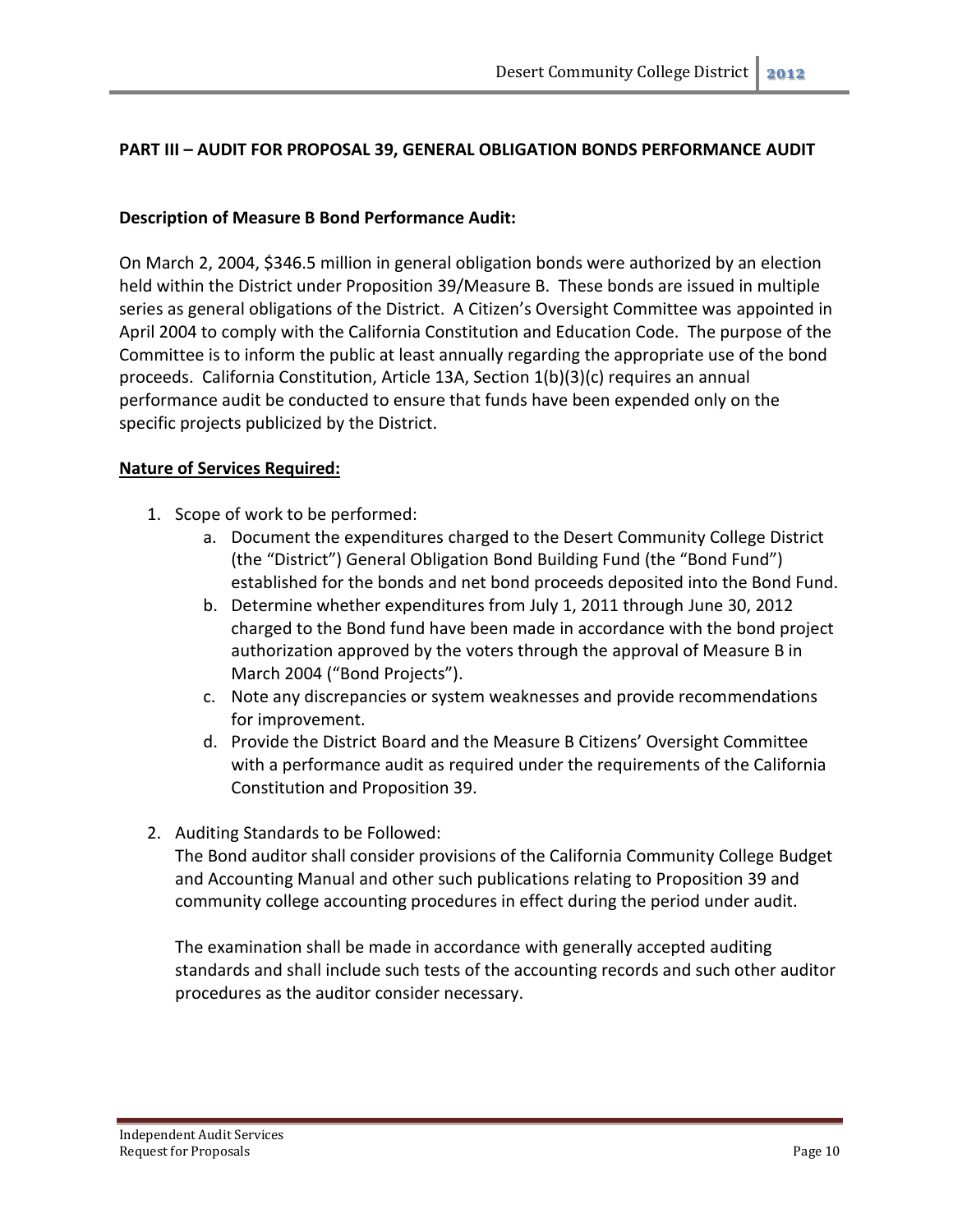3. Exit Conference Requirements:

The District will require an audit exit conference with the Director of Fiscal Services, and other staff as appropriate. The auditing firm will also provide progress reports to the Director of Fiscal Services, while the audit is progressing.

The District will expect the auditing firms to provide a presentation to the Board of Trustees and the District's Bond Oversight Committee on the audit process and findings when the report is presented to them.

4. Reports Required

Fifteen (15) copies of each audit report are required (Bond Fund Performance Audit, Part III).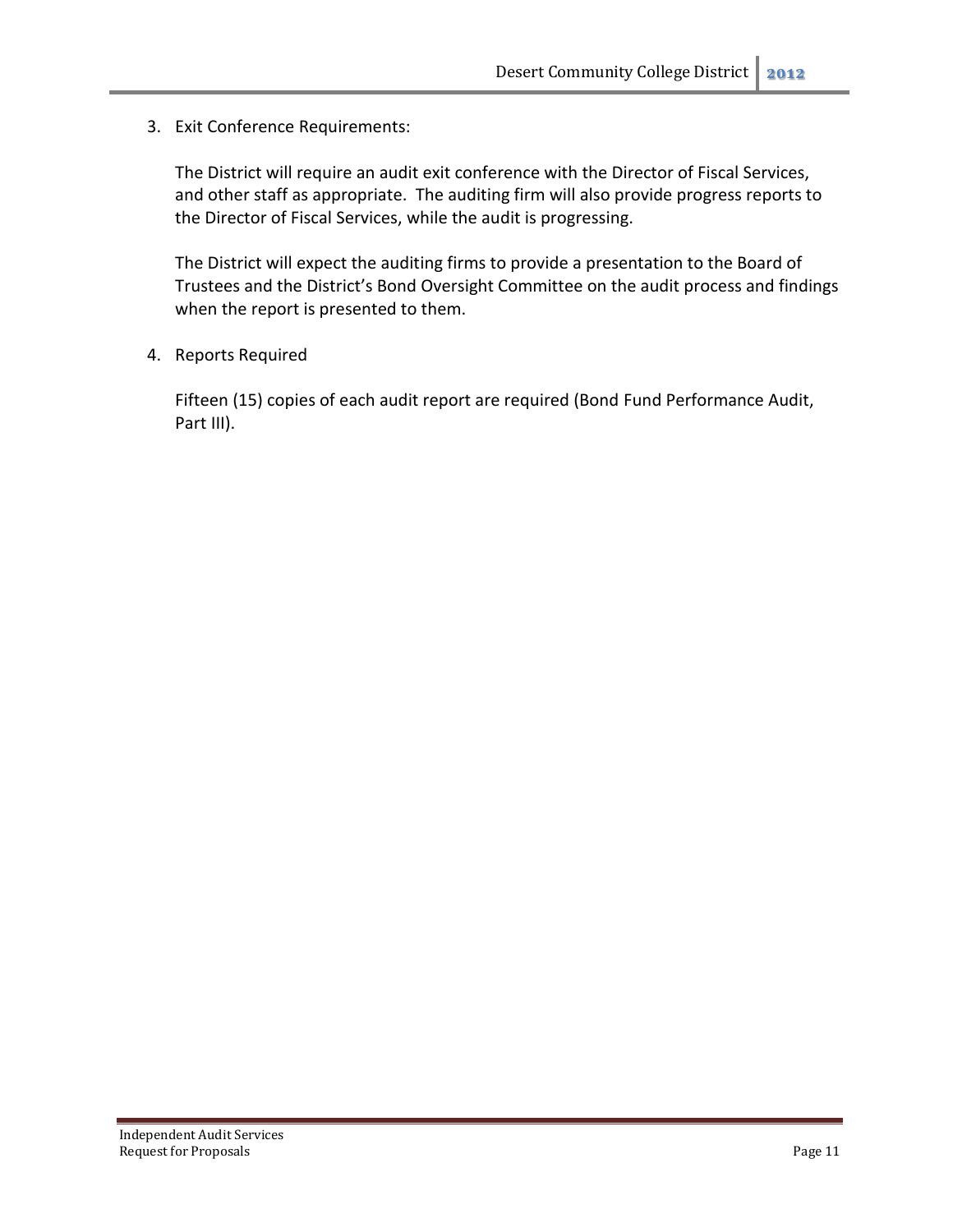#### **PART IV – DESERT COMMUNITY COLLEGE DISTRICT AUXILIARY**

#### **Description of Auxiliary Audit:**

The Desert Community College District Auxiliary Services is a non-profit public benefit corporate auxiliary of Desert Community College District.

Selective financial information related to fiscal year 2010-2011 follows:

Unrestricted Audited Financial Results for Fiscal Year 2010-2011 Revenues \$778,207 Expenses \$717,953

#### **Nature of Services Required:**

- 1. Scope of the Work to be Performed: a. Audit the books of the Desert Community College District Auxiliary,
- 2. All required State and Federal tax returns.
- 3. Exit Conference Requirements:

The District will require an audit exit conference with the Secretary/Treasurer of the Auxiliary and other staff as appropriate. The auditing firm will also provide progress reports to the Director, Fiscal Services, while the audit is progressing.

4. Reports Required:

Fifteen (15) copies of each audit report are required (Financial Part I).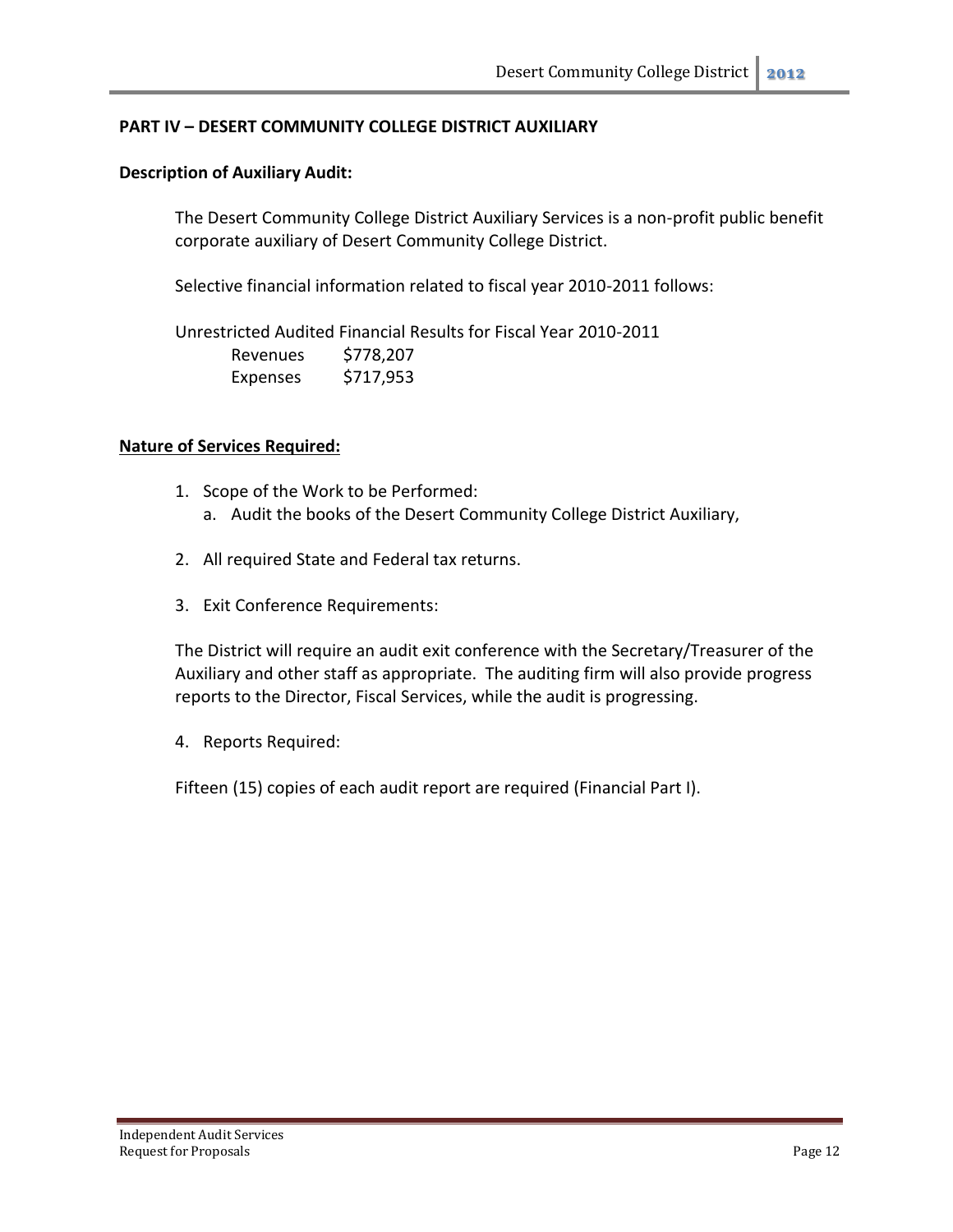#### **PART V – RESPONSES TO THE RFP**

#### **Format of the Response**

The Request for Proposal should conform to the following format to simplify and to expedite the review process and to obtain the maximum degree of information from the respondent.

#### **Title Page**

The response should identify the Desert Community College District, Proposal for Independent Audit Services, the name of the independent auditor, the local address, telephone number, and the name and title of the contact person, and the date of submission.

#### **Contents**

The contents of the proposal should include a clear and complete identification of the material submitted by section and page number.

#### **Letter of Transmittal**

The letter of transmittal should contain the following information:

- 1. A brief understanding of the audit services to be performed.
- 2. A positive commitment to perform the service within the time period specified.
- 3. The names of persons authorized to represent the respondent, their title, the address and the telephone number.

#### **Profile of the Independent Auditor**

The profile of the respondents should include general background information, such as:

- 1. The organization and size of the respondent, whether it is local, regional, national, or international in operations.
- 2. The location of the office from which the work is to be done and the number of professional staff, by staff level, employed at that office.
- 3. A description of the range of activities performed by the local office such as auditing, accounting, tax service, or management services.
- 4. A positive statement that the following mandatory criteria are satisfied:
	- a. An affirmation that the respondent is properly licensed for practice as a Certified Public Accountant.
	- b. An affirmation that the respondent meets the independence requirements of the Standards for Audit of Governmental Organizations, Programs, Activities and Functions, 1981 revision, published by the U.S. General Accounting Office.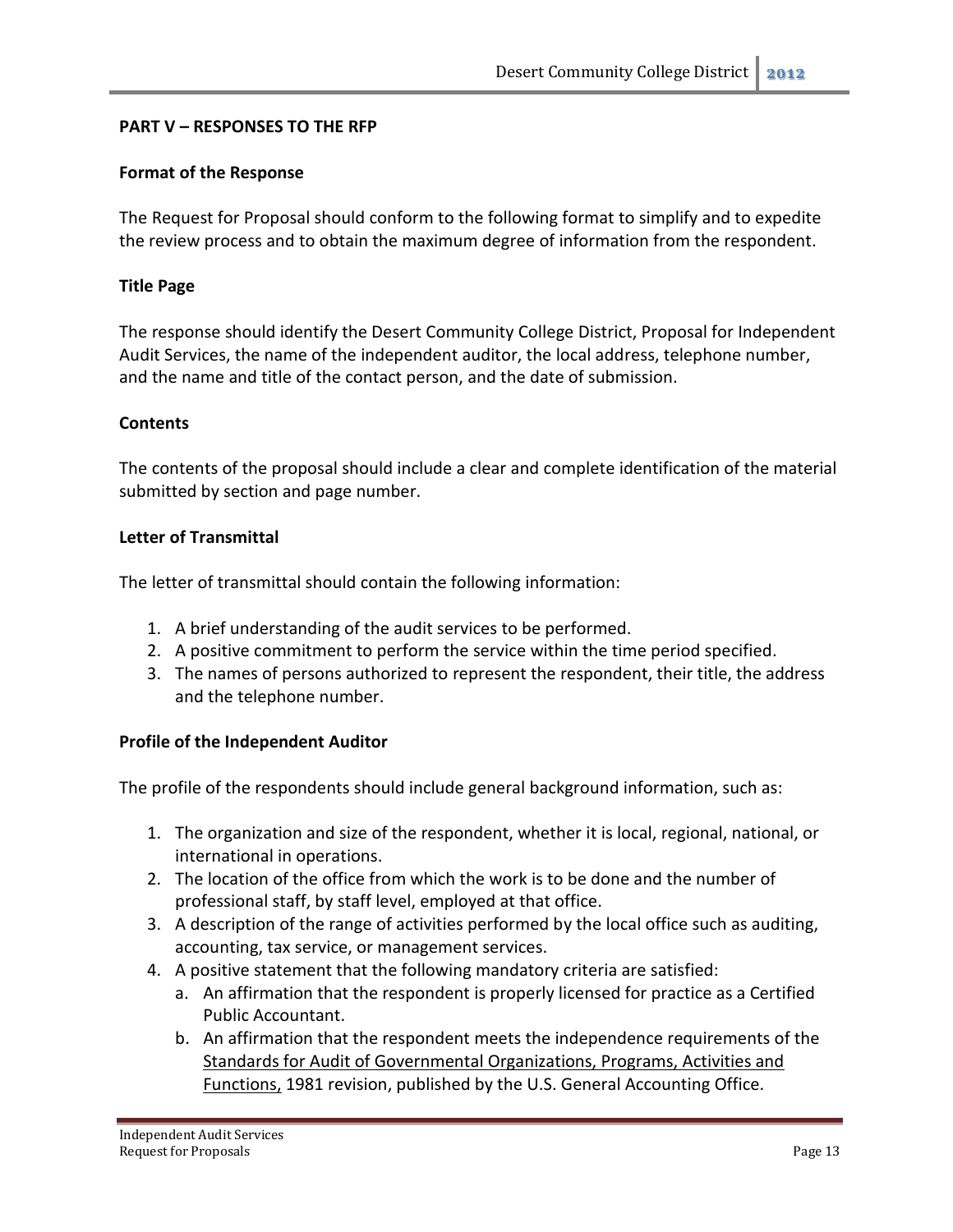- c. An affirmation that the respondent does not have a Record of Substandard Audit work.
- d. An affirmation that the respondent meets all specific requirements imposed by state or local law or rules and regulations.

#### **Technical Experience of Respondent**

The technical experience of the respondent should include the following information:

- 1. A list of California school district/community college district clients for **general financial audits** and give the names and telephone number of client officials responsible for the audits listed. Also, discuss local, state, and national reputation for quality work performed in the public sector.
- 2. A list of California school district/community college district clients for whom your firm has performed *bond funds audits*, specifically in accordance with Proposition 39 requirements.
- 3. Discuss ability to provide additional auditing, accounting, or management consulting services and provide a summary of specific projects completed both in the public sector and specifically for school districts/community college districts in the Southern California Area.
- 4. If other auditors are to participate in the audit, those auditors should be required to provide similar information.

#### **Qualifications of Respondent**

- 1. Identify the audit partners, managers and field supervisors, and other staff who will work on the audit, including staff from other than the local office. Resumes including relevant experience and continuing education for the auditor in charge up to the individual with final responsibility for the engagement should be included. (The resumes may be included as an appendix).
- 2. Provide specific details of proposed audit approach. The information should include:
	- a. Sampling of techniques for transactions testing.
	- b. Analytical procedures used to analyze results, and
	- c. Percentage of time to be scheduled for both preliminary and final audit work.

#### **Respondents Approach to the Examination**

- 1. Submit a work plan to accomplish the scope defined in the Request for Proposal. The work plan should include time estimates for each significant segment of the work and the staff level to be assigned. Where possible, individual staff members should be named and their titles provided. The planned use of specialists should be specified.
- 2. The audit work plan should completely cover what audit work will be accomplished by all the auditors to render: